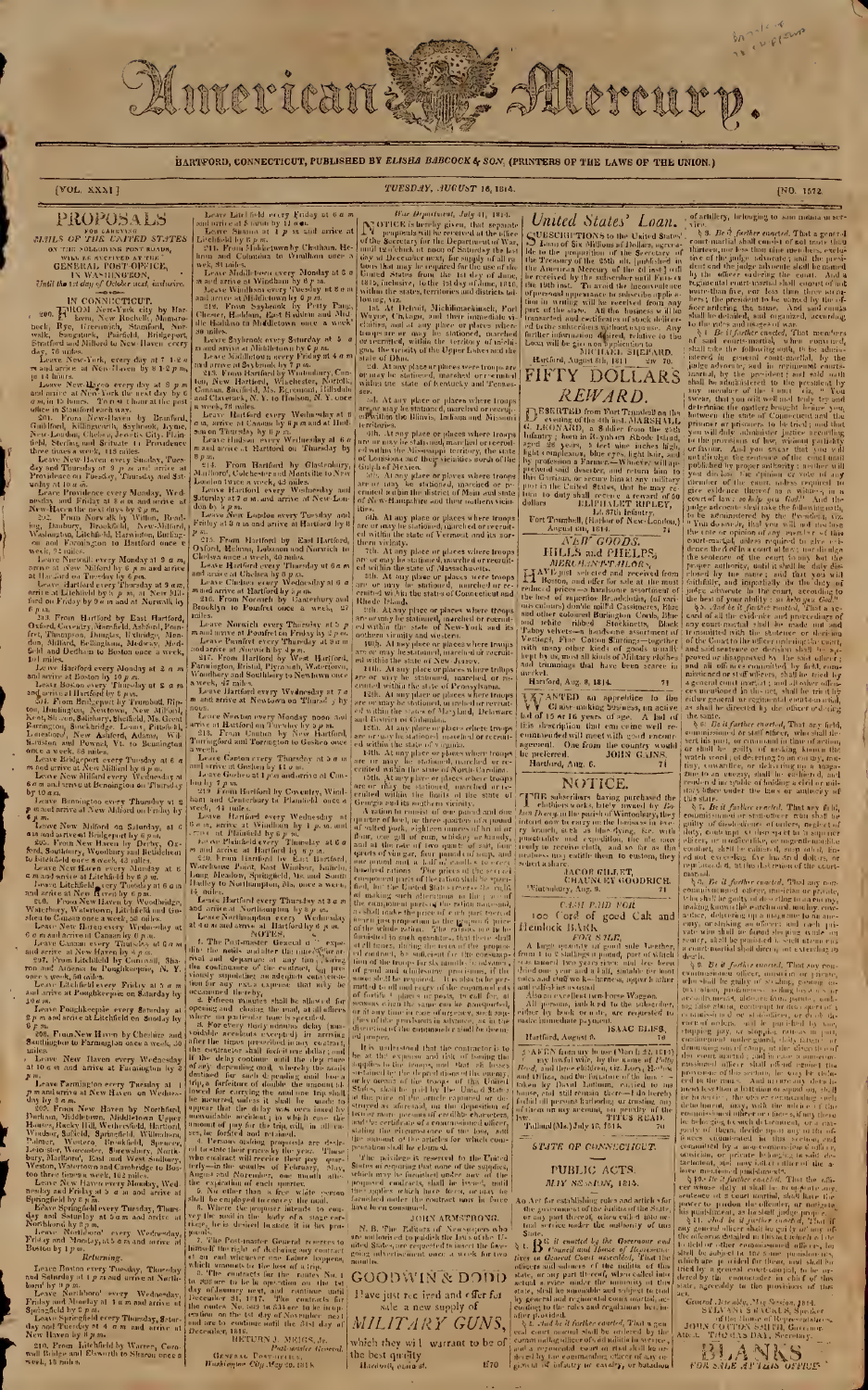### (BY AU THORITY)

# An act to alter and establish certain Post

EW al canceled by the Senate and House<br>  $R$  presentatives of the United States of<br>  $w^k$  is the Congress assembled, "That<br>  $w$  is strands be<br>realise named be discontinged.

## **Le Maryland**

In survyanta<br>
From Quen Astro-Brazilian.<br>
Tenn Merklenbarg yourt howe by St.<br>
Tenn Merklenbarg yourt howe by St.<br>
and response Theory Guen process of the St.<br>
10 cm Theory and Level court bodse,<br>
13 steel count house and L

From Daten, by Jones, 10 aniletizevil-<br>
le<br>
Prom Lewis court house, by Flem-<br>
mousburgh Miletsburgh, Mount Sterling,<br>
Olympian Springs eval Little Sandy satt<br>
work, in Cattelling,<br>  $\frac{1}{L}$  Troussace,<br>
From Mexander's, b

# $\frac{1}{\text{F}}$  Louisiania.<br>
From La Foncia, by Point Cowpee, lo

paluosa.<br>*In Indiana*, Clarksville to

Castin Jeffersonialle, by Clarkwille to Vaccounte, the Scalin Hard in the following the stable<br>hard in the following of the following tend. The following tend of the following tend of the following continue of the absorpt

In Ohio, From Urban to Springfield, in Characteria, From Cantun, by Spring-piege cuntury. From Cantun, by Spring-field, Slatfield, Tutan to the fellow They Fend Theoretics, From Urban to Circles Theoretics (For The Theoret

In Indiana, Inc. Taslon in Ohio, to Salsburg.<br>
From Washington c. h. to Valona. From Charleshown, by Washington c. h. and<br>
Lindy's mills, to Vincentes.

Functional Marian Barriston (Fig. 1976)<br>
The Barriston (Fig. 1976)<br>
The Charles Could by Machian c. h. and<br>
Liably's mills, to Vincentus,<br>
From Cabolida by Machison c. h. and<br>  $\frac{ln \,Dtanar\alpha}{ln \,Dtanar\alpha}$ , h.  $\frac{ln \,Dtanar\alpha}{ln \,D$ Hamver<br>Kent &, h. La Kenturkov.

From Greenup o, h. to littlo Sandy Satt<br>
works<br>
From Greenup o, h. to littlo Sandy Satt<br>
works<br>
From Grays n e h. Virginia, by Ed<br>
reads such the Victilian, to Ash c. h<br>
From Satic Victilia, by Subbory and<br>
Gates c. h to

From Belfast, by Sattertbeadt's to'<br>
Lexington, In Groegia.<br>
Lexington, and Diaudente, by Greenbare'<br>
Lexington, and Danville, by Greenbare'<br>
Prom Millengton, the Uniter (section, 1986)<br>
(10 Danie Prop. Dubits in the Higg

From the National Intelligencer, We understand from private letters that General Brown's wounds are, then one in this shoulder the other in the map and the line of the bindidal content of the bindidal content of the stand

dingeometry and contracted in the street from the Secretary of Way, that<br>the Secretary of Way, that of the Secretary of the Secretary of the Secretary of the Secretary of the Secretary of the compared in the real of the st

corny kept, clear to their works, nulling<br>important occurred. No force was left in the corny, and we allow the<br>position of the corny, and we allow the homogain to the<br>measurement with the measurement of the measurement of

BATTLE OF CHIPPEIVA.<br>
Cupy of v tode form Capt. 1. Austin, aid<br>
to the botter on the best of the state of War,<br>
dated

Cupy of a detection Capt. 1. Austin, and the interior Brown, to die Svenstary of War, dated  $Lrad/des$ ,  $Budds$ ,  $Budds$ ,  $Budds$ ,  $Budds$ ,  $Budds$ ,  $Budds$ ,  $Budds$ ,  $Budds$ ,  $Budds$ ,  $Budds$ ,  $Budds$ ,  $Budds$ ,  $Budds$ ,  $Budds$ ,  $Budds$ ,  $Budds$ ,  $Budds$ ,  $B$ 

enery a manufold laying fast been re-<br>then type control and the control of the control of the control of the<br>angle of the control of the control of the control of the control of<br>the control of the control of the control o

with the house of the product of the state of the state of the state of the state of the state of the state of the state of the state of the state of the state of the state of the state of the state of the state of the st

# From the Albany Revistor, Aug.

Extreet of Milgard Deliver for 1.

 $\mathbb{P}^{(0)}$  in the friction of the friction of the friction of the friction of the friction of the friction of the friction of the form of the friction of the transport of the transport of the transport of the transport

MO<br/>rotalit of the 19th and Lt. Ciack, of the 110 and Lt. Ciack, of the 11th<br>from the last of Major Mi-Farland, of the 21th culteres of Major Mi-Farland, of the 21st and 1 t. Begelew, of the 21st regiment (the conditio

 $\begin{tabular}{|l|l|} \hline & \textbf{man's Greek}_i & \textbf{from 14 miles below Fort} & \textbf{f 1775} & \textbf{be adopted by fil on} \textbf{an} \textbf{m} \\\hline & \textbf{Erie}, & \textbf{A}\text{ battalien of riffemen has arrived at} & \textit{Libirty, Equal English and just—Literly \\ \hline \textbf{Bullali} & \textbf{from Sacketl's Harlor}, \\ \hline \textbf{Bullali} & \textbf{from Sacketl's Harlor}, \\ \hline \textbf{Bullali} & \textbf{from 1005 respectively} & \textbf{BOTAL CORRESPONDENE} \\ \hline \end{tab$ 

# $\begin{array}{ll} \textit{Extract\ of\ a\ teller from\ a\ gehilemem}\ \textit{n}\ \textit{Suckell's Habler, to his friend in Altur}\ \textit{dly, dated}\ \textit{n}\ \textit{Slexert's-Hamona, Aug, 5.} \end{array}$

Suckett's Harbor, to his friend in Albu<br>
uly, date<br>
uly, date<br>
uly, date<br>
in Sexexur's-Hannon, Ang. 5.<br>
in Naxsuris-Hannon, Ang. 5.<br>
in Naxsuris-Hannon, Ang. 5.<br>
in Axsuris-Hannon of a bard home<br>
intervalue of this place,

# Extract of a letter from Buclington, Aug.

Extract of a letter from Buclington,  $A_{12}$ ,<br>  $B_{11}$ ,  $B_{12}$ ,  $B_{13}$ ,  $B_{14}$ ,<br>  $B_{15}$ ,  $B_{16}$ ,  $B_{17}$ ,  $B_{18}$ ,  $B_{19}$ ,  $B_{19}$ ,  $B_{19}$ ,  $B_{19}$ ,  $B_{19}$ ,  $B_{19}$ ,  $B_{19}$ ,  $B_{19}$ ,  $B_{19}$ ,  $B_{19}$ ,  $B_{19}$ ,  $B$  $\sim 10^{10}$  m  $^{-1}$ 

# $\overbrace{TO}^{\text{FION PRR MATIONAL ANDOATE}}_{\text{GOMER}} \overbrace{TO}^{\text{FOM P R R MULTL} \overbrace{OT}^{\text{FOM P R R MCL}}_{\text{STCTES}_1} \overbrace{UNITED}^{\text{FOM P R R M L}}$

u.

 $\begin{tabular}{|c|c|} \hline & & & & & & & \\ \hline & & & & & & & \\ \hline & & & & & & & \\ \hline & & & & & & & \\ \hline & & & & & & & \\ \hline & & & & & & & \\ \hline & & & & & & & \\ \hline & & & & & & & \\ \hline & & & & & & & \\ \hline & & & & & & & \\ \hline & & & & & & & \\ \hline & & & & & & & \\ \hline & & & & & & & \\ \hline & & & & & & & \\ \hline & & & & & & & \\ \hline & & & & & & & \\ \hline & & & & & & & \\ \hline & & & & & & & \\ \hline & & & & & & &$ 

The Queen to the Princess of Wates,<br>
"Wistown Calculte, they 23, 1514,<br>
"Wistown Calcultes it to be bered!<br>
ty to bese not time argumenting the Princessian of the control of the<br>
controllation from the range of a certic o

Answer of the Princess of Wales to the Queen.

reading month, with great surprise and reprise and reading<br>the state. It with an presence is denotes with an interesting Minister, the<br>presence of denoting and  $\int_a^b$  for Minister with the month of the<br>presence of the st

## Wranisgros, Ry, July 27.

W valuations, Ey, July 23.<br>
A Negro Girl of 13 or 44 years of age,<br>
the<br>longing to Mr. Reynolds, Sheriff of Booksen County, was lest even<br>hy first formation of the gaud of the coupler of middle<br>
in order of the gauding co handood.<br>
Y HEPAN my wife Nancy, has chunch<br>
our fine may be a a bund and well into<br>
instruming or tradital dispertional method of the<br>
sum harbouring or tradity for the contracting, at<br>
et this date. This contracting and

SAMUEL FOSTER.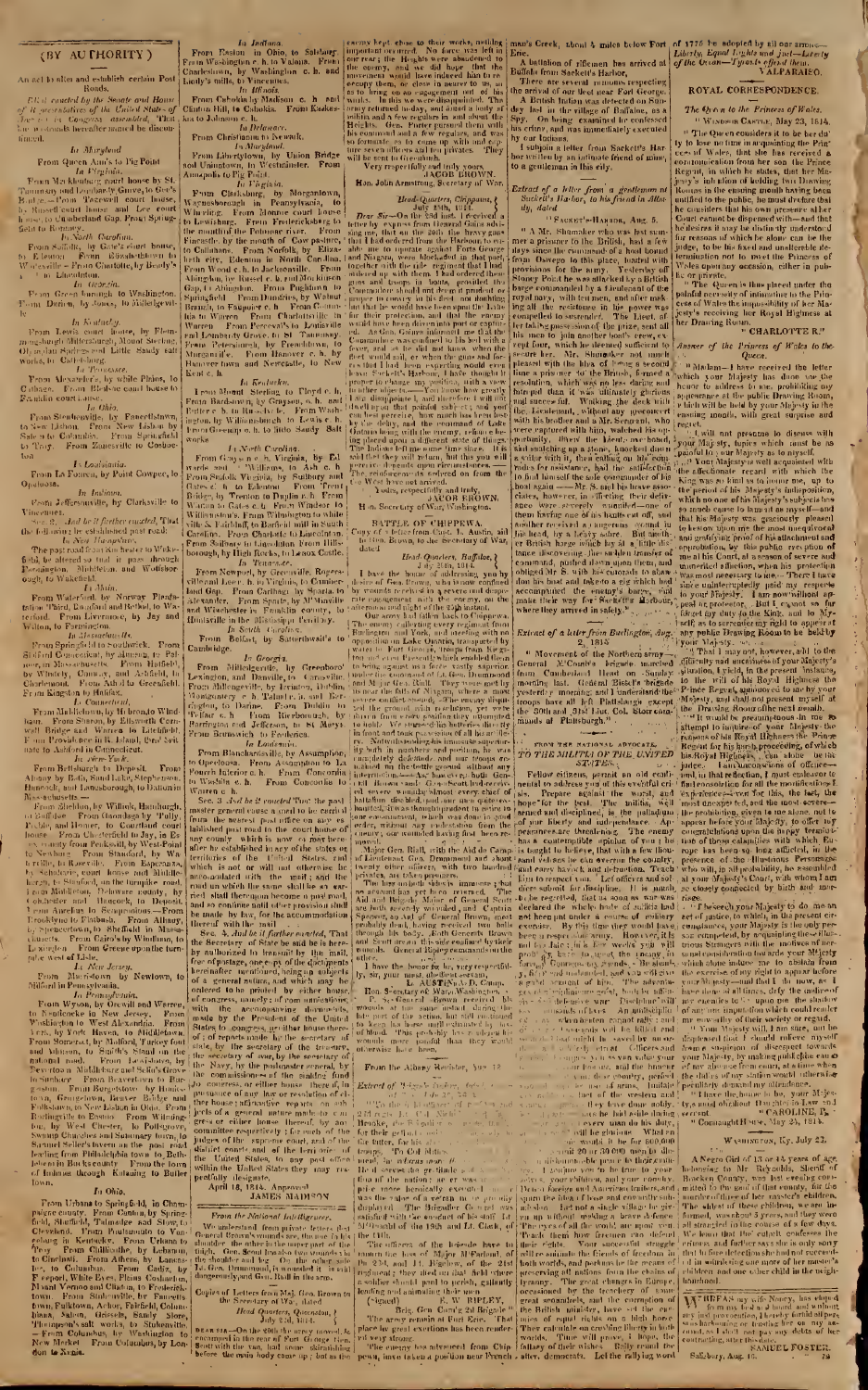

# ESHIENT OF THE UNITED STATES

Example the Unit of the Unit of the Unit of the Unit of the Unit of the Unit of the Unit of the Unit of the Unit of the Unit of the Unit of the Unit of the Unit of the Unit of the Unit of the Unit of the Unit of the Unit

I hant, and guvernment has sett to a con-<br>
is iderable supply to their relation of the con-<br>
is iderable supply to their relation of the con-<br>
I captures need there on Tauresday last 1<br>
income form for different in the la

and emissionics; in detection in gradient-line and the same of the same of the same of the same of the same of the same of the same of the same of the same of the same of the same of the same of the same of the same of th

. Fixed-red, That as will upite ene which is reactly between the based hased. Fixed-red for a constraint of the properties and the constraints of the properties and the constraints of the constraints of the constraints of

comptes de toutes ties en la mente la construer de la mente de reconstruer de tractément variables de tractément variables de la mente de la mente de la mente de la mente de la mente de la mente de la mente de la mente de

'at Zandy Creek. Nat inter-<br>
Singular circulastance.—There are some in the eigenvalue of Grady with the eigenvalue of the difference of the lay of the memorialise last the of Bridge<br>
of the memorialise last of the Shipter

surrendered.<br>
The *frigate 3xx*4, rated 44 guas, was<br>
lamiched at Baltimore on Monday Bth in-A,<br>
anaidst the planeths of 20,000 ad minog spectrations.<br>
Hans is to be commended by Capt<br>
Prany, the galant *How f* 2026 fir

FR. INTEREST, REAL ORDER STATISTICS. IN A SECOND MANUSCRIPT (STATISTIC CONDITIONS) IN A SUPER STATISTIC IN A SUPER STATISTIC (STATISTIC CONDITIONS) IN the edge of the statistical condition of the set of the statistic of t We are happy to state, that to e-gallent<br>Capania Porter has been appeared all to the<br>command of the new 44 gan frigade now<br>building at Washington,

Eight Touron,  $\overline{W}$  and  $\overline{W}$  and  $\overline{W}$  and  $\overline{W}$  is a complete that  $\overline{W}$  and  $\overline{W}$  in  $\overline{W}$  and  $\overline{W}$  are changed in  $\overline{W}$  and  $\overline{W}$  and  $\overline{W}$  and  $\overline{W}$  and  $\overline{W}$  and  $\overline{W}$  and heen cummucum on  $N$ ,  $Y$ ,  $Mer$ ,  $ddv$ 

*N. Y. Mer. Adv*<br>The General Order of the 22d of May on<br>We understand that Lives. (OBERTS<br>and ROSS, have been struck from the<br>real of the wave for diversing the or-<br>different theory of diversion and defined one<br>of the wav

## New-London, August to.

TO I IE S $\mathcal{F}L^{1}$  , where in Glostenbury lates  $L$  by overclosed and rate of excepted by since the Lyonard diagonal control of the consistent of the second of the second of the second of the second of the second of th  $\label{eq:R1} \begin{array}{c} \textbf{Area:} \textbf{L} \textbf{and} \textbf{eq}_1 \textbf{A} \textbf{H} \textbf{g} \textbf{int} \textbf{10},\\ \textbf{a} \textbf{d} \textbf{d} \textbf{d} \textbf{d} \textbf{d} \textbf{d} \textbf{d} \textbf{d} \textbf{d} \textbf{d} \textbf{d} \textbf{d} \textbf{d} \textbf{d} \textbf{d} \textbf{d} \textbf{d} \textbf{d} \textbf{d} \textbf{d} \textbf{d} \textbf{d} \textbf{d} \textbf$ 

has not hear any, mit which the prime then<br>the same of a visit from the energy is<br>post. W. T. Cox

United States' Loan.

**URILEA STATES**<br>
CURRENTIONS to the United STATE CONSECRETIONS to the United STATES of the UNITED STATE of the proposition of the Secretary of the American Mericular to the Technology of the American Mericular of the acti

 $\begin{tabular}{l|c|c|c} \textbf{Hartfont, Aug, 8, 1814.} & \textbf{70} \\ \hline \textbf{1} & \textbf{1} & \textbf{1} & \textbf{1} \\ \textbf{2} & \textbf{1} & \textbf{1} & \textbf{1} & \textbf{1} \\ \textbf{3} & \textbf{1} & \textbf{1} & \textbf{1} & \textbf{1} & \textbf{1} \\ \textbf{4} & \textbf{5} & \textbf{1} & \textbf{1} & \textbf{1} & \textbf{1} \\ \textbf{5} & \textbf{1} & \textbf{1} & \textbf{1}$ 

MILLER FISP,

**MiLLER** F152°, <br>
Has this day received, at the Theorete, and, for sale at the Neue Part of the Theorete, and<br>
Figure 31X density between the Neueron and Container and the Neueron SK(NS).<br>
Figure 35.6 NSL and the State pu

JUNIPLE BERRIS, & c

JUNIPER BB RRIS<sub>2</sub> x c = 30<br>
30 SACRS Ration dimptre Everis<br>
30 S. hidds, Kentucky Tubiteen suitable<br>
50 Casks ut Viginia.<br>
do.<br>
12 tirrer: Liverpud Blows 85lt<br>
700 lanshk Lisland Salt<br>
700 lanshk Lisland Salt<br>
700 lanshk

mt. a. 15.<br>Aug. 16. Secolulus an AGB, Casmer.

Ang. 93<br>  $\frac{1}{2}$  HP, schooling comparison and the contract of the contract of the bottle of the set of the set of the set of the set of the set of the set of the set of the set of the set of the set of the set of the se

CLOTH DEESTER.

**FEE subculber, wedd inform 1 a cross-**<br> **FEE subculber, wedd inform 1 a crossol that invested that investigated**<br>  $\frac{1}{2}$  in the substitution of the set of distribution of the later<br>  $\frac{1}{2}$  into the set of distribut

TO LES ANY